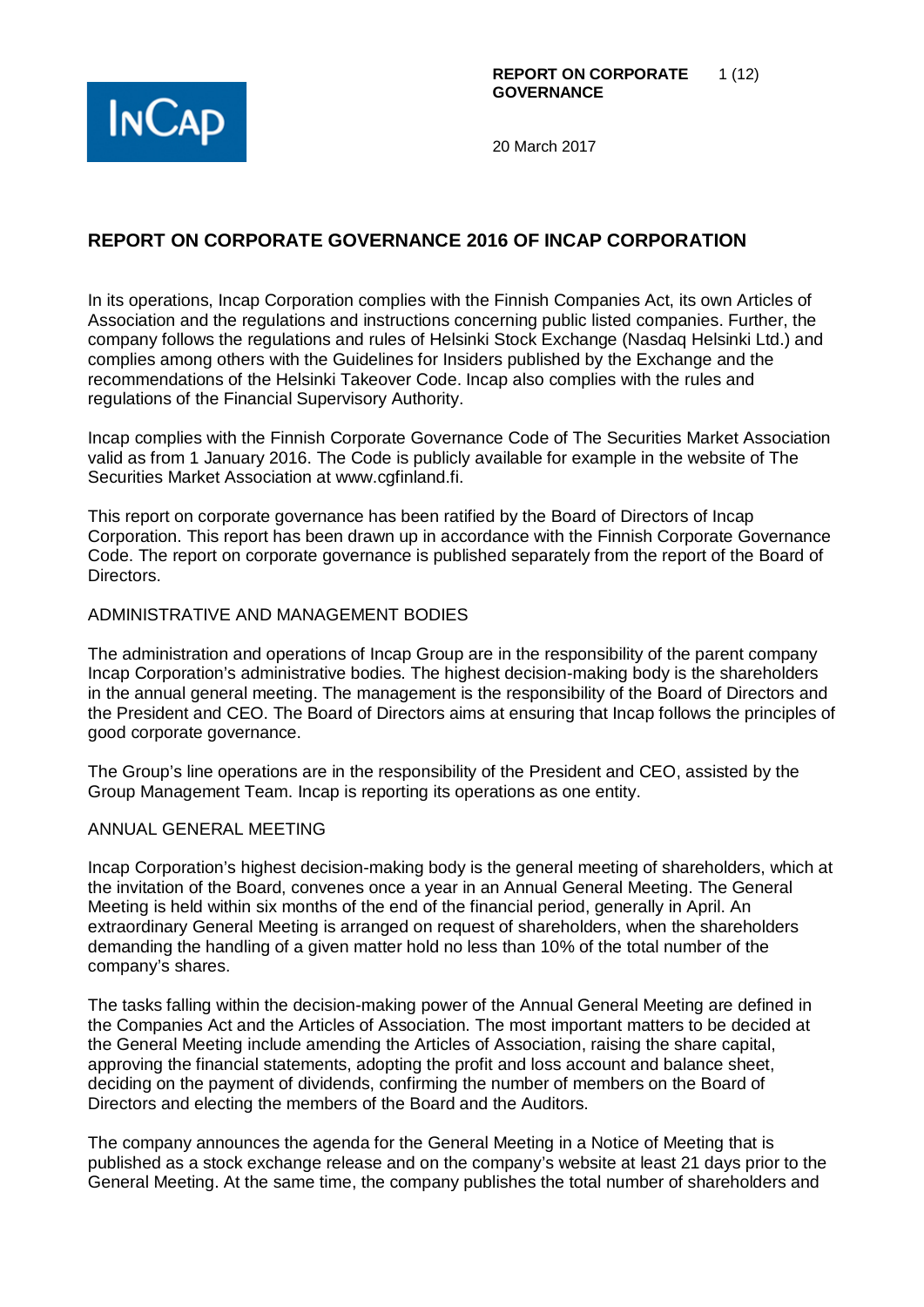

votes on the date of the notice, the documents that will be presented to the General Meeting, the proposals of the Board or of another authorised body as well as eventual items that have been included in the agenda without any proposal for a decision to be made. The information is available on the company's website (www.incapcorp.com) at least until the end of the General Meeting.

The proposals for the composition and the remuneration of the Board of Directors as well as for the auditors are published in the Notice of Meeting, provided that the shareholders who have given the proposals are holding at least 10% of the votes conferred by the shares in the company and provided that the candidates have given their consent to being elected and that the company has received the information in good time so that the proposals can be included in the Notice of Meeting. Corresponding proposals given by shareholders with at least 10% of the votes after the publication of the Notice of Meeting are disclosed separately. The personal information on the candidates is published on the company's website.

The company will disclose on its website the date by which a shareholder must notify the company's Board of Directors of an issue that he or she demands to be addressed at the General Meeting. The date will be published no later than by the end of the financial period preceding the General Meeting.

The General Meeting is organised in the way that promotes, with the available reasonable means, the shareholders to participate in the meeting and to exercise their ownership rights effectively.

Present at the General Meeting are the President and CEO, the Chairman of the Board of Directors and all the members of the Board of Directors. Persons proposed to the Board will participate in the General Meeting that decides on their election. Also the Auditor is present at the Annual General Meeting.

The minutes of the General Meeting with results of the voting as well as the appendices to the minutes relating to the decisions of the General Meeting will be published on the company's website within two weeks after the General Meeting. Documents of the General Meeting will be kept on the company's website at least for a period of five years from the General Meeting in question.

Incap Corporation's Articles of Association do not contain redemption clauses and the company is not aware of shareholder agreements or agreements restricting the transfer of the company's shares.

> *In 2016, the Annual General Meeting was held on 6 April in Helsinki. A total of 20 shareholders participated, representing a total of 52.9% of the company's shares and votes.*

#### BOARD OF DIRECTORS

The administration of Incap Corporation and the due arrangement of its operations are attended to by the Board of Directors. The duty of the Board of Directors is to promote the best interest of the company and all its shareholders. The Annual General Meeting determines the number of members in the Board of Directors and elects the Directors. The proposal for the composition of the Board of Directors is prepared by the Board of Directors. Under the Articles of Association, the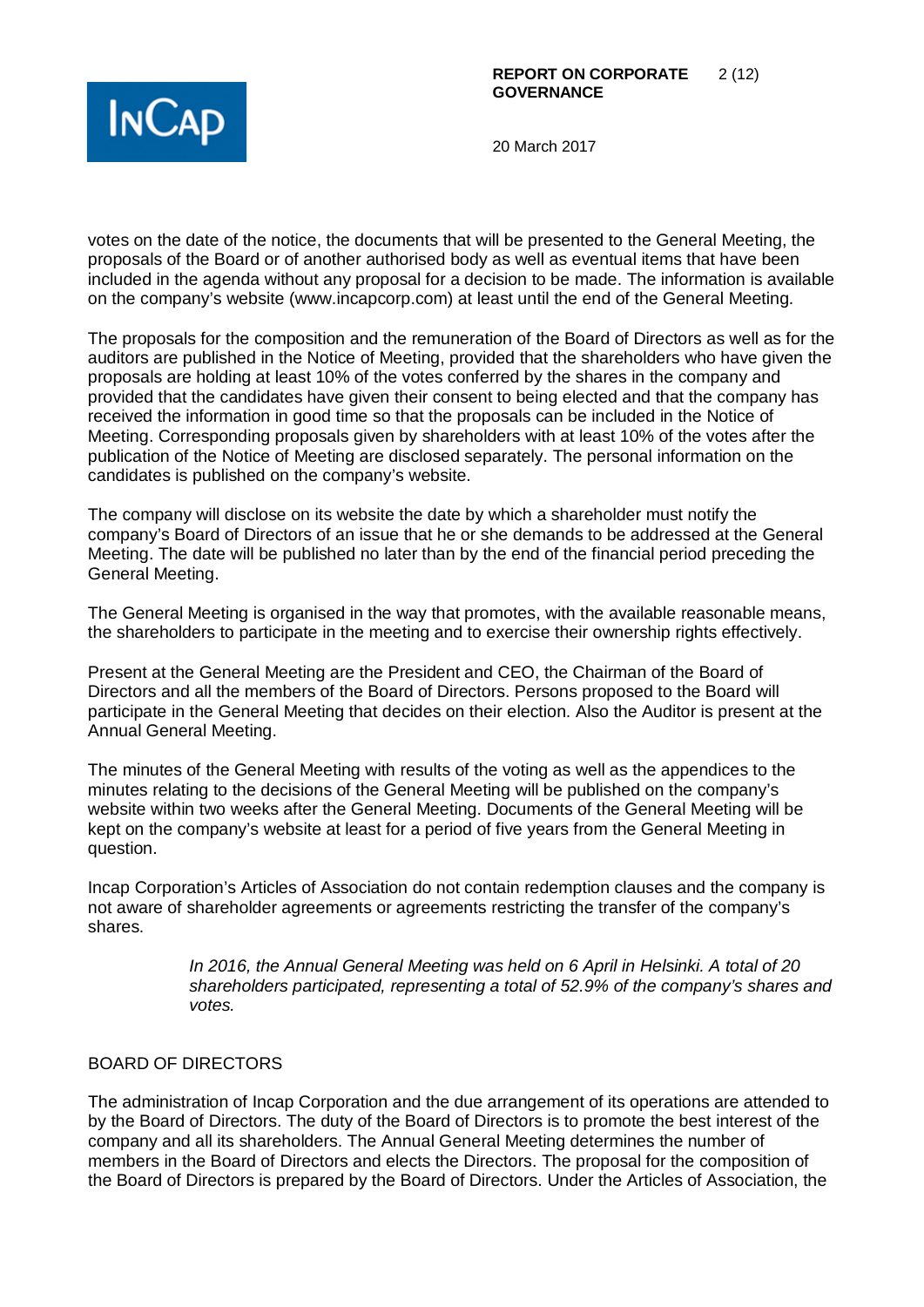

Board of Directors shall have from four to seven ordinary members. The term of office for members of the Board of Directors is one year and it commences from the date of the Annual General Meeting at which they are elected and ends at the close of the next Annual General Meeting. Directors can be re-elected.

When the number of Directors and the composition of the Board are decided, the diversity of the Board of Directors, the requirements set by the company's operations and the present development stage of the company shall be taken into consideration with the target to ensure an efficient management of the Board's tasks. Persons to be elected to the Board shall have the qualifications required by the duties and the possibility to devote a sufficient amount of time to attending to the duties. In order to ensure the diversity of the Board of Directors, the Board of Directors will consider the age, gender, education and experience of the candidates when preparing the proposal for the composition of the Board of Directors. Both genders are represented on the Board.

When electing Board members, it is taken into consideration that the majority of the Directors must be independent of the company. In addition, at least two of the Directors representing this majority must also be independent of significant shareholders in the company. The Board is evaluating the independence of the members and informs who are independent of the company and who are independent of significant shareholders. For the evaluation of a member's qualifications and independence, a member shall give to the Board adequate information and inform also on the eventual changes in the information.

New members of the Board of Directors are introduced to the company's operations. The President and CEO will ensure that all Directors have access to sufficient information on the company's operations, operating environment and financial position.

Incap Corporation's Board of Directors steers and supervises the company's operational management. The most important tasks of the Board of Directors are to:

- decide on the Group's strategic objectives
- decide on the Group structure and organisation
- review and approve interim reports, half-year reports, business reviews, financial statement release, consolidated financial statements and the Report of the Board of Directors
- approve the Group's operating plan, budget and investment plan
- decide on mergers and acquisitions, divestments and other corporate restructuring
- decide on individual investments of strategic and financial importance and contingent liabilities according to the approval guidelines of the company
- approve the Group's financing agreements and contractual risks that are above average
- approve the Group's risk management and reporting procedures
- approve the Group's financing policy
- approve the framework of the Management team's terms of employment and pay
- decide on the Group's performance bonus system
- appoint the President and CEO and decide on his or her compensation
- ensure that the company's management system is functional.

The Board of Directors ensures that the company has specified guidelines for internal control and that the company is monitoring the proper functioning of the control. Further, the Board of Directors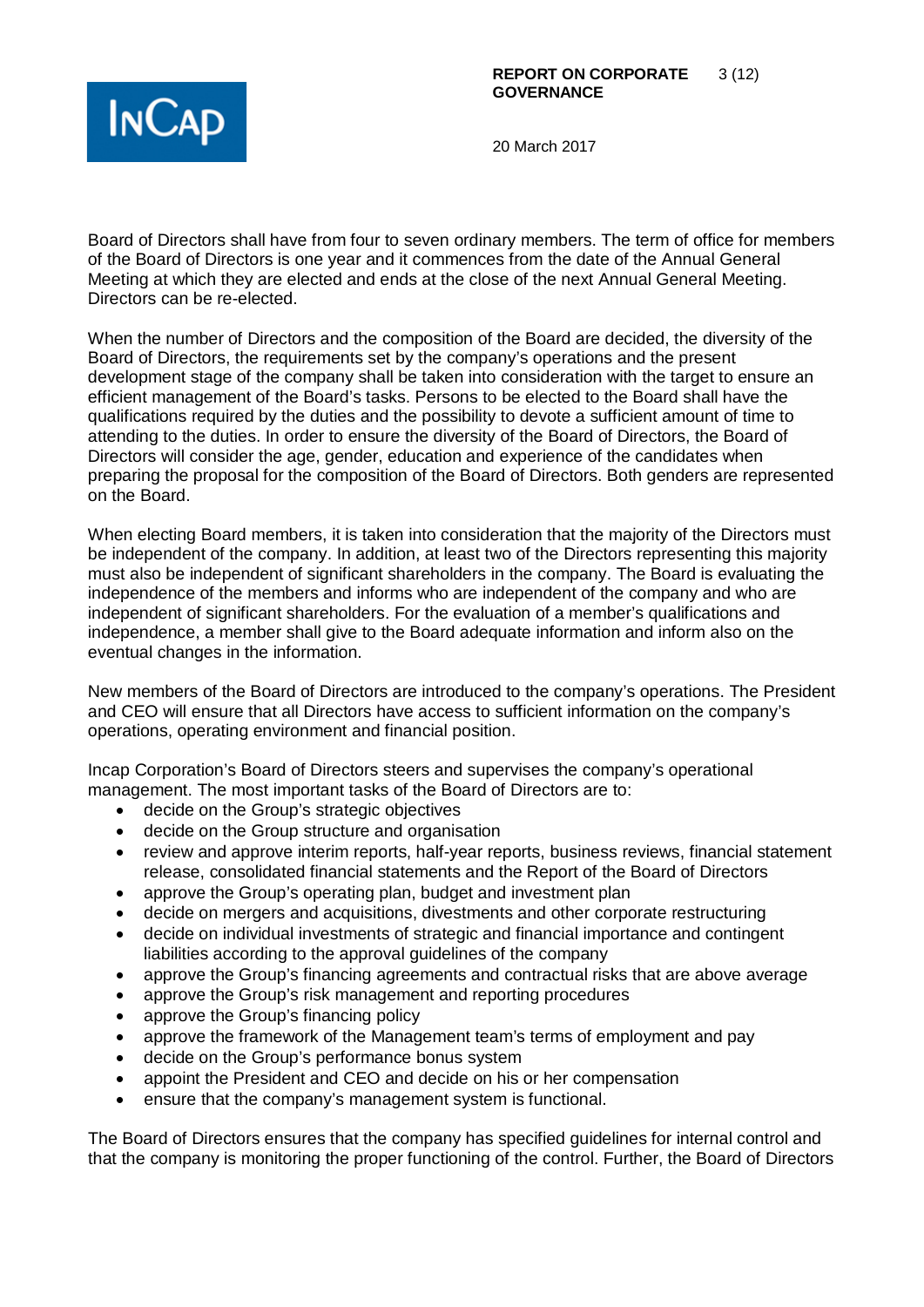

ensures that the company has specified the values that the company shall comply with in its operations.

The Board of Directors has drawn up written rules of procedure for its work, describing the major tasks, operating principles and decision-making procedures of the Board of Directors. The Board of Directors meets as required and it has a quorum when at least half of the members are present. The decisions are made by the statutory majority and in case the votes are even, the Chairman of the Board has the decisive vote. The Board will elect the Chairman among its members.

The Board of Directors draws up an action plan and annual calendar for the period between General Meetings. The plan includes among others the meeting schedule and the regular topics of the agenda. The number of the meetings during financial year as well as the average attendance of Directors at the meetings is recorded in the Report of the Board of Directors.

The Board conducts an annual evaluation of its performance and working methods using an internal self-assessment method.

The biographical details and holdings of the Directors as well as information on the remuneration paid to Directors and their other financial benefits for the financial year are published in the Annual Report and on the company's website.

Considering the scope of the company's operations the Incap Group does not have a Supervisory Board and the Board of Directors has not appointed committees.

The Board of Directors shall take care of the duties of an audit committee in accordance with the written rules of procedure for its work. In this role, the Board of Directors among others

- monitors the process of financial statement reporting
- monitors the efficiency of internal control and risk management
- reviews the description of the main features of the internal control and risk management systems in relation to the financial reporting process, which is incluced in the company's Corporate Governance Statement
- monitors the statutory audit of the financial statements and consolidated financial statements
- evaluates the independence of the statutory auditor or auditing firm, particularly the provision of related services to the company.

*The Annual General Meeting on 6 April resolved to elect five members to the Board of Directors. Fredrik Berghel, Olle Hulteberg, Susanna Miekk-oja, Rainer Toiminen and Carl-Gustaf von Troil were re-elected as members to seats on the Board of Directors. At its organisation meeting, the Board of Directors elected from amongst its number Olle Hulteberg as Chairman of the Board.* 

#### *Members of the Board in 2016:*

*Fredrik Berghel M.Sc. (Eng.), born 1967 CEO of Inission AB A non-executive director, who is independent of the company. Incap shares (holding of interest parties): 619,609 shares*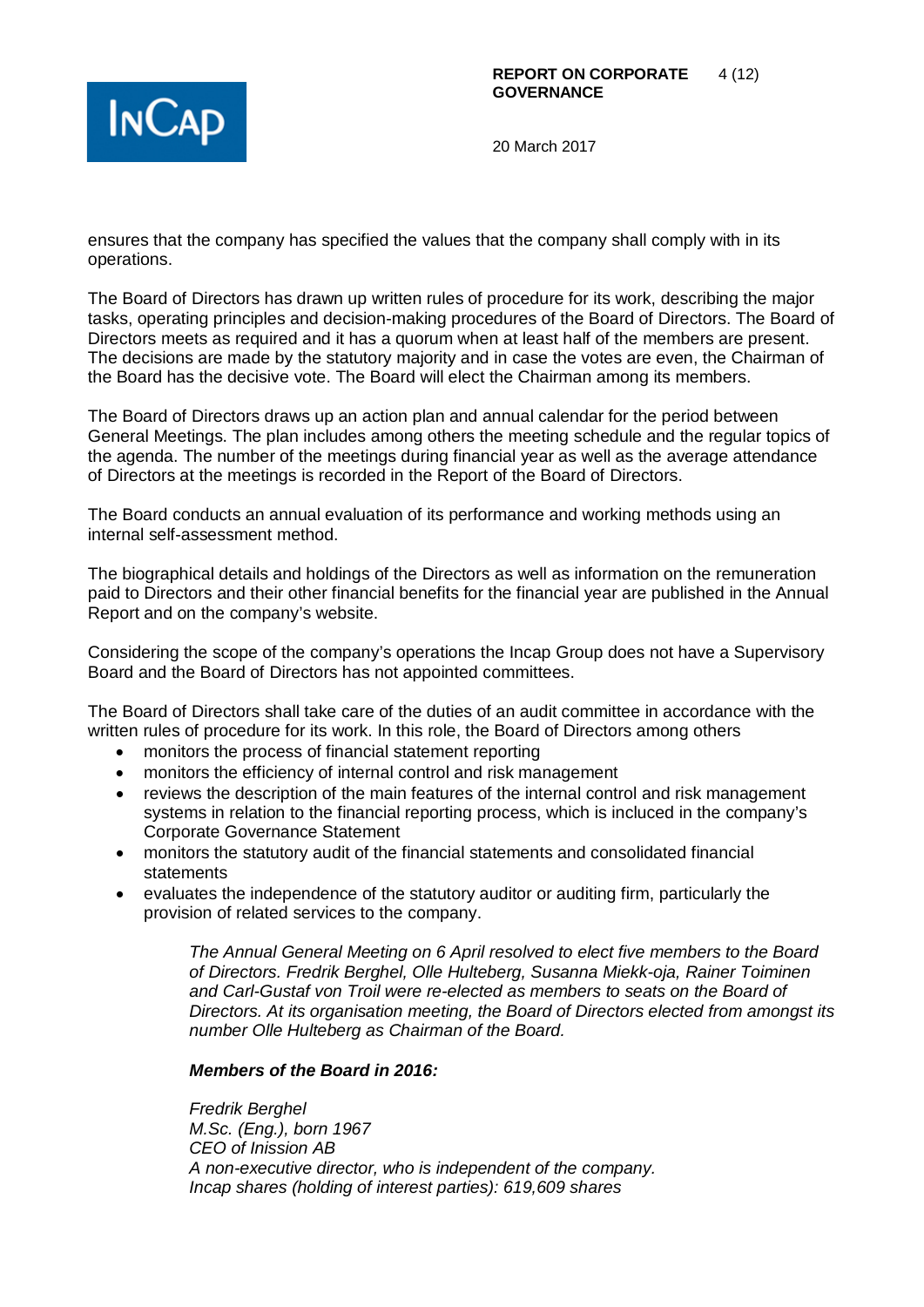

*Olle Hulteberg (Chairman of the Board as from 4 March 2015) M.Sc. (Eng.), born 1962 Managing Director of Inission AB A non-executive director, who is independent of the company. Incap shares (holding of interest parties): 619,603 shares*

*Susanna Miekk-oja M.Sc., born 1950 Director, Danske Bank Plc Wealth Management A non-executive director, who is independent of the company and its major shareholders Incap shares: 9,321 shares*

*Rainer Toiminen M.Sc. (Eng.), born 1946 Retired from Metso Oy as from 2008 A non-executive director, who is independent of the company and its major shareholders Incap shares: 600 shares*

*Carl-Gustaf von Troil B.Sc. (Eng.), born 1954 Member of the Board at United Bankers, partner and asset manager at UB Wealth management. A non-executive director, who is independent of the company and its major shareholders. Incap shares (direct ownership and holding of interest parties): 40,604 shares*

*The Board of Directors convened 15 times in 2016 and the average attendance was 90.7%.*

*Attendance in meetings and annual remuneration including meeting fees:*

| <b>Board member</b>    | Attendance | <b>Remuneration (EUR)</b> |
|------------------------|------------|---------------------------|
| <b>Fredrik Berghel</b> | 15/15      | 10,000                    |
| Olle Hulteberg         | 14/15      | 15,000                    |
| Susanna Miekk-oja      | 11/15      | 10,000                    |
| <b>Rainer Toiminen</b> | 13/15      | 10,000                    |
| Carl-Gustaf von Troil  | 15/15      | 10,000                    |

*The 2016 Annual General Meeting confirmed that the annual remuneration paid to the Chairman of the Board of Directors shall be EUR 15,000 and the annual remuneration paid to Directors shall be EUR 10,000. No separate fee for each meeting is to be paid to the members of the Board. The salaries and remuneration paid to Directors in 2016 totalled EUR 55,000.*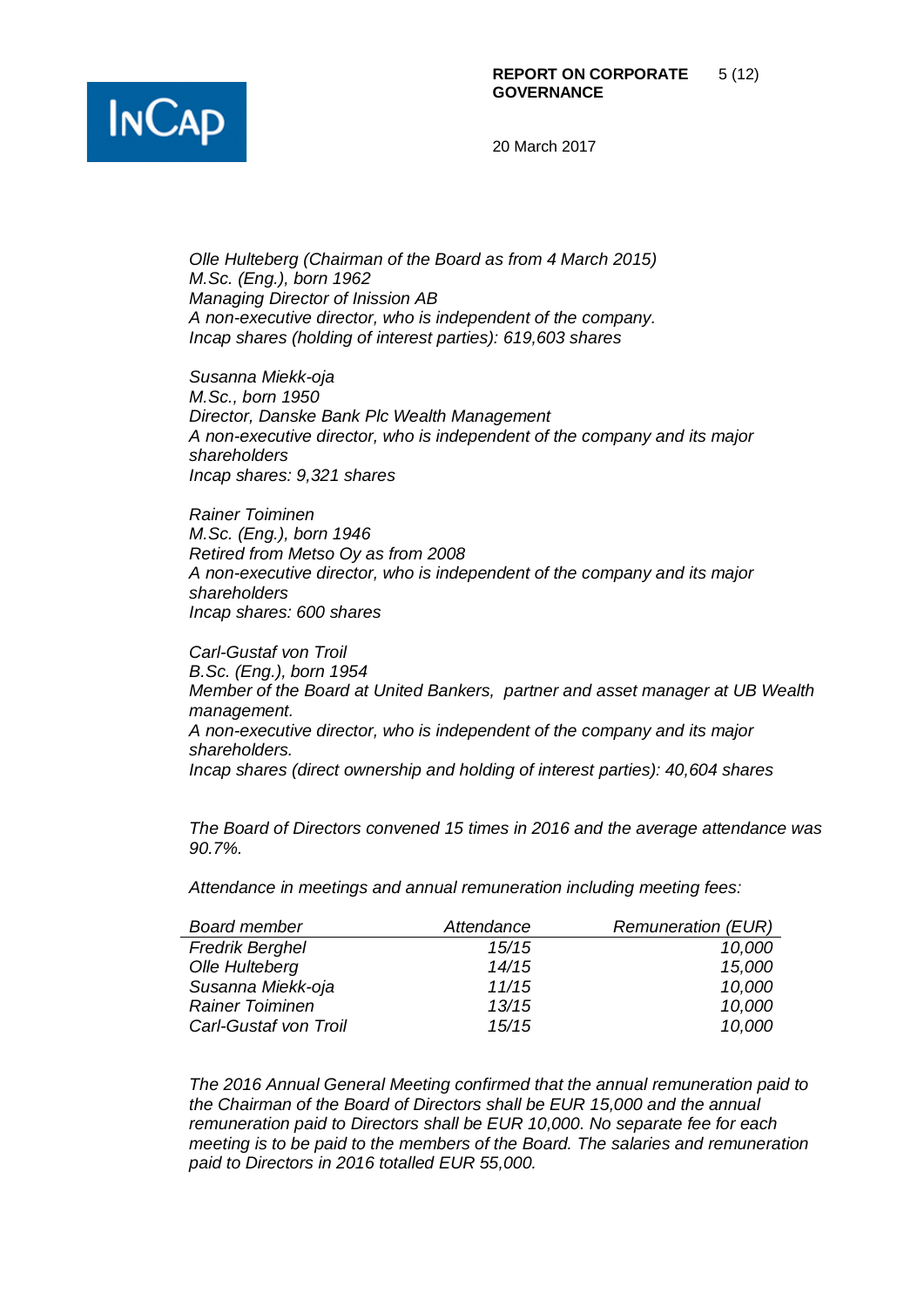

*None of the Directors was part of the share-based compensation system. The Board has appointed no committees.*

## PRESIDENT AND CEO

The company's line operations are managed by the President and CEO, who carries out his or her duties in accordance with the instructions and regulations laid down by the Board. The President and CEO informs the members of the Board of Directors of the development of the company's business operations and financial position. The President and CEO is responsible for the legality of the company's operations and accounting and the reliable organisation of treasury management.

The President and CEO is appointed by the Board of Directors, which decides on the President and CEO's salary and other benefits. The terms and conditions of the President and CEO's employment are specified in writing in his or her written employment contract that is approved by the Board of Directors. The employment contract further specifies the financial benefits of the service, including the CEO's severance package and any other compensation. The Chairman of the Board of Directors is the President and CEO's supervisor. The President and CEO is participating in Board meetings as a presenting officer, but is not a Board member.

The biographical details and the holdings of the President and CEO are disclosed in the Annual Report and on the company's website in the same extent than the respective information of Board members. In addition, the company publishes the President and CEO's salary and other financial benefits included in his or her contract, shares and stock options received as remuneration, retirement age and the criteria for determining his or her pension, period of notice and the terms and conditions of salary for the period of notice and eventual other compensation payable on the basis of termination.

> *As the President and CEO of Incap Group served in 2016 Ville Vuori, B.Sc. (Eng.), eMBA.*

*The salary paid to Ville Vuori in 2016 amounted to a total of EUR 235,119. According to the executive contract, the chief executive's period of notice is six months. If the contract is terminated by the company, he will be paid the salary during the period of notice. The retirement age of the President and CEO is determined in accordance with the Employees' Pensions Act.* 

#### OTHER MANAGEMENT

The Incap Group's Management team assists the President and CEO in the management of line operations and participates in the preparation of matters that are to be dealt with by the Board of Directors. In addition to the President and CEO, the Management team includes the executives in charge of the company's different functions. The members of the Management team are appointed by the President and CEO, who also decides on the terms and conditions of the employment and salaries of the Management Team's members following the principles determined by the Board of Directors. The Management team meets regularly under the direction of the President and CEO, following the general guidelines of the Board of Directors.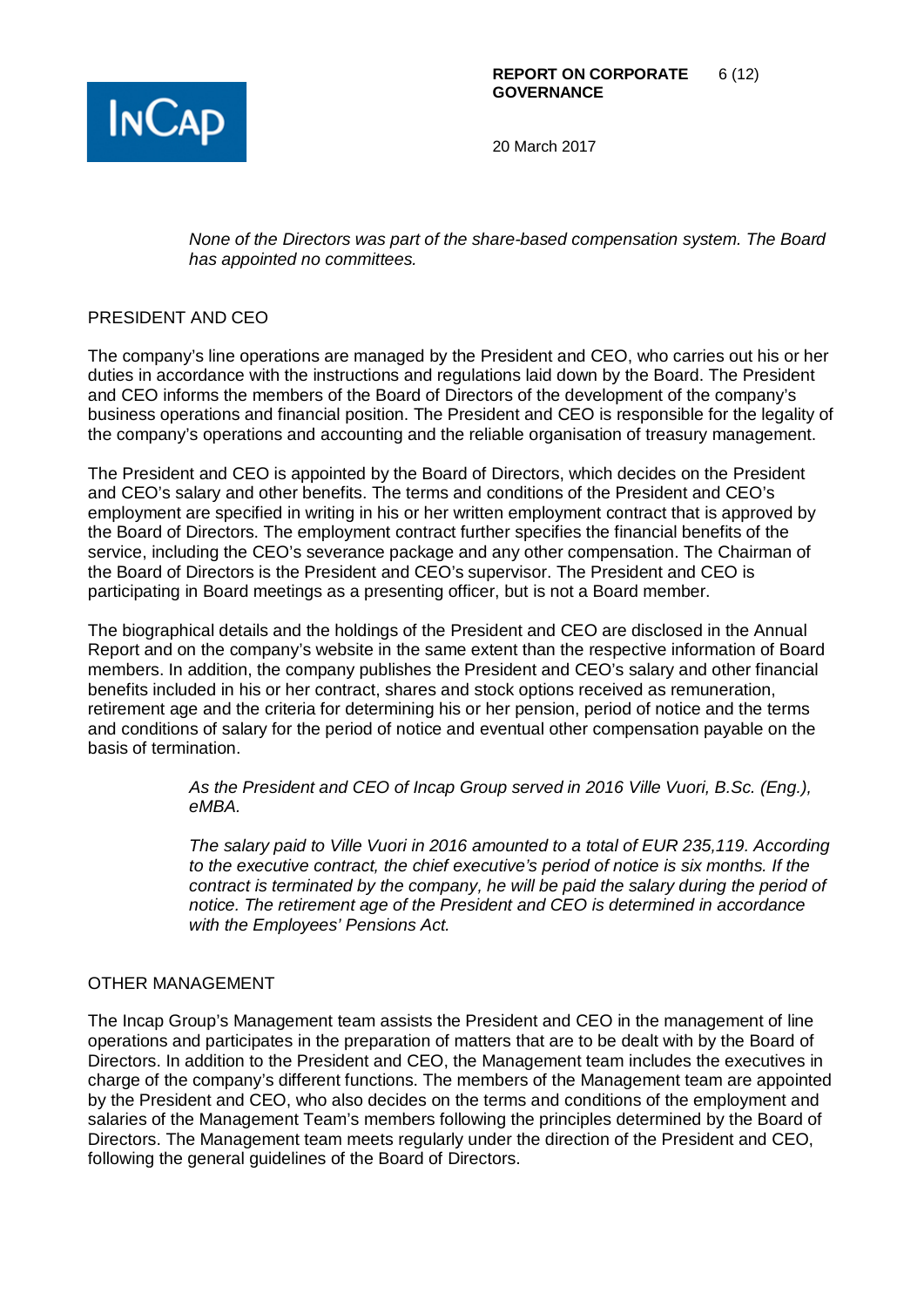

The composition of the Management team with the members' biographical details and areas of responsibility as well as the members' holdings are disclosed in the Annual Report and on the company's website.

> *In 2016, salaries and other employee benefits paid to the Management Team members amounted to EUR 445,615. The share of fixed salary was 89 %.*

*Management team members, responsibilities and period of membership:*

*Ville Vuori President and CEO*

*Elina Liippola Finance and administration, as from 1 January 2017 Murthy Munipalli Indian operations Otto Pukk Estonian operations*

*Ville Vuori has acted as President and CEO of Incap Group as from 23 June 2014. He is B.Sc. Eng. and he has also gained eMBA. Ville Vuori does not hold any of Incap Corporation's shares.*

*Murthy Munipalli has been in charge of Incap's operations in India as from 2011. He came to serve at Incap in 2008 acting first as director for the sales and marketing in India. In January 2010 he was appointed to director of the business unit Energy Efficiency Asia. Munipalli is M.Sc. (IT) and he has also MBA in marketing. Murthy Munipalli does not hold any of Incap Corporation's shares.* 

*Otto Pukk joined Incap on 17 November 2015 and serves as the Managing Director of Incap's operations in Estonia. He is M.Sc. (Econ). Otto Pukk does not hold any of Incap Corporation's shares.* 

*Elina Liippola joined Incap on 1 January 2017 and serves as Chief Financial Officer. He is M.Sc. (Econ). He does not hold any of Incap Corporation's shares.*

#### REMUNERATION AND INCENTIVES

The objective of the remuneration is to promote the long-term financial success and competitiveness of the company and the favourable development of the shareholder value. Remuneration is based on predetermined and measurable performance and result criteria.

The General Meeting decides on the remuneration payable for the Board as well as on the basis for its determination. The remuneration for Board of Directors can be paid, either fully or in part, in the form of company shares. Remuneration of a non-executive director will be arranged separately from the share-based remuneration scheme applicable to the company's President and CEO, other executives or personnel.

The Board of Directors decides on the remuneration and eventual other compensation of the President and CEO. The President and CEO decides on the remuneration and the terms and conditions of the other executives based on the principles determined by the Board of Directors.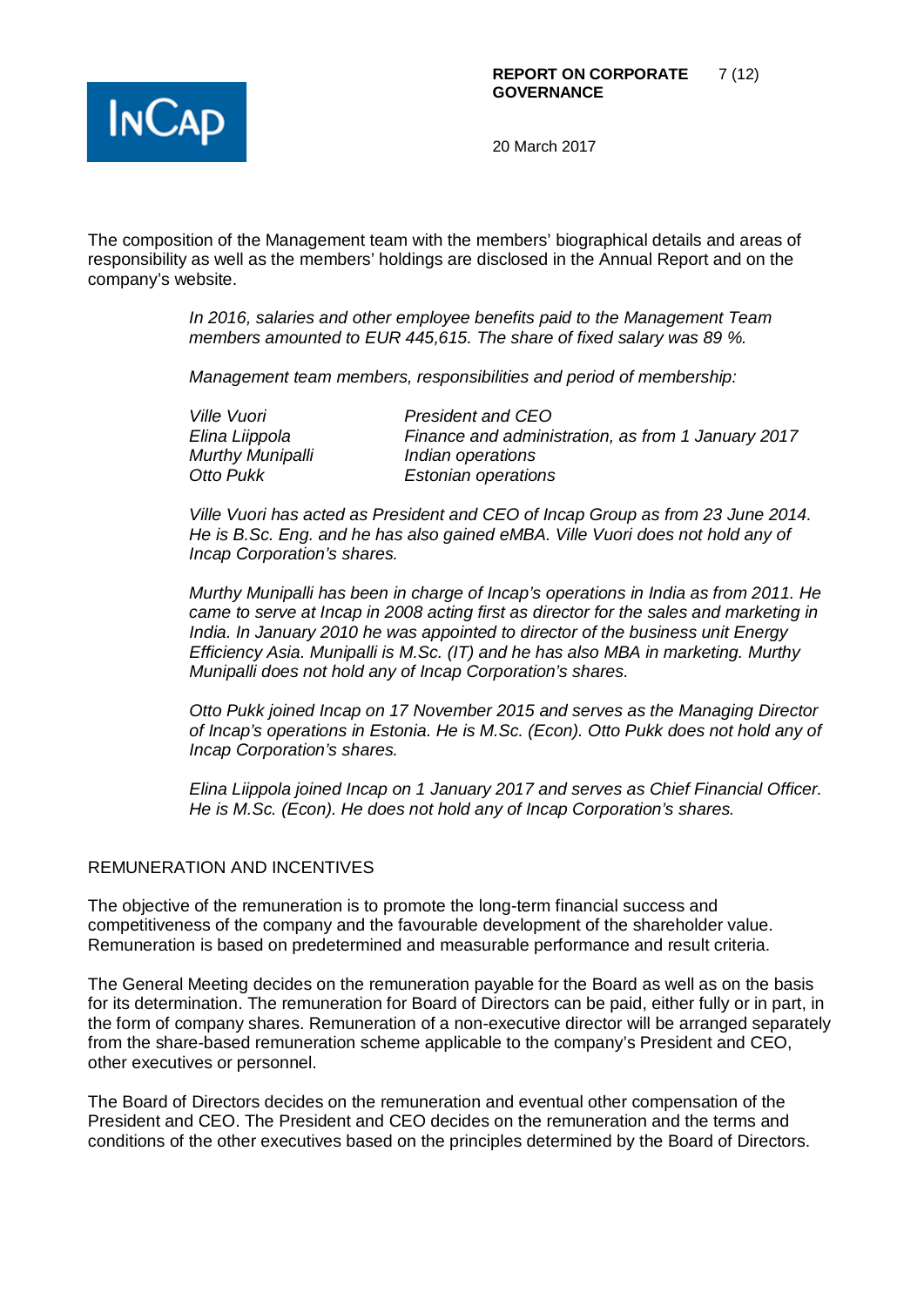

Information on the remuneration and other financial benefits of the Board of Directors as well as the total number of shares and stock options held by the President and CEO and the Management team are published in the Annual Report and on the company's website.

The main criteria concerning the compensation system covering the President and CEO and other executives are decided upon by the Board of Directors and they are disclosed in the Annual Report and on the company's website.

> *At the close of the financial year 2016 the Board members and their interest parties, the President and CEO and the Management Team own a total of 1,289,737 shares. Members of the Board of Directors and the Management Team have no stock options.*

*The company had no special incentive plan. President and CEO Ville Vuori is paid an incentive amounting to maximum 35% of his annual salary, with payment criteria being the revenue, net result and cash flow. During the financial year 2016, a total of EUR 47,289 were paid as a performance bonus for the President and CEO.*

#### MAIN FEATURES OF INTERNAL CONTROL AND RISK MANAGEMENT SYSTEMS RELATING TO FINANCIAL REPORTING PROCESS

The objective of Incap Corporation's internal control and risk management is to ensure that the company operates efficiently and profitably, that the information is reliable and that the regulations and operating principles are observed. The objective is further to identify, evaluate and follow-up the risks related to the company's business.

The Board of Directors at Incap Corporation is responsible for determining operating principles for internal control, as well as for monitoring the efficiency of instructions and control. Internal control at Incap is implemented at different levels of the company by the Board of Directors, the management and Incap's personnel.

The objective of internal control is to ensure that

- Operations are effective, functional and in line with the strategy.
- Financial reporting and information given to the management are reliable, complete and up-todate.
- Financial reports issued by the company give substantial and correct information on the company's financial position.
- The company operates according to specified internal operating instructions.
- The Group follows laws and regulations, as applicable.

Internal control relating to the financial reporting process is a part of the Group's internal control system. The consolidated financial statement of Incap is prepared in accordance with the international financial reporting standards approved by the European Union. The financial statement includes also the additional information required by the Finnish Accounting Standards and Companies Act. The financial statement of the parent company is prepared in accordance with the Finnish Accounting Standards.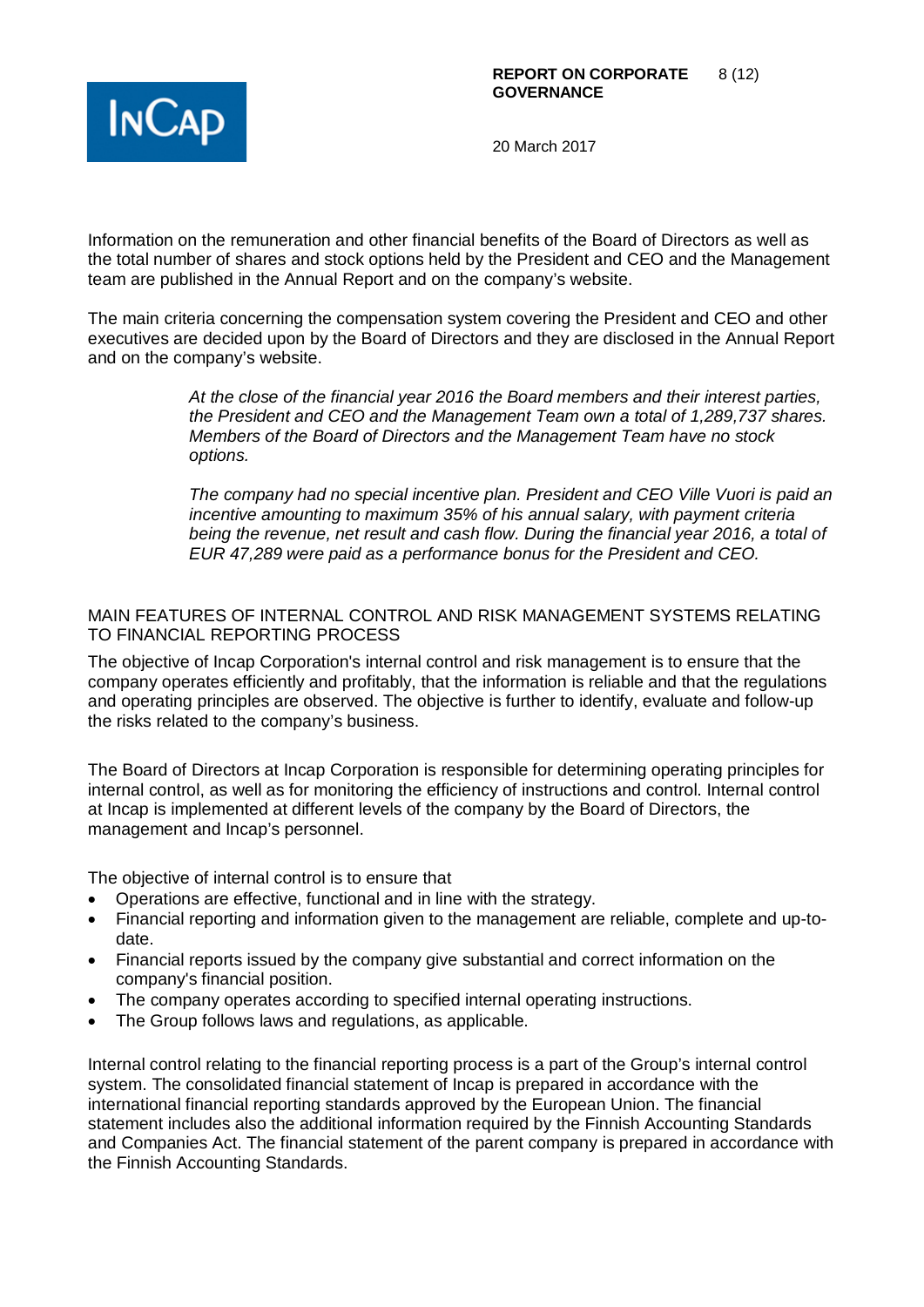

#### **Financial reporting process at Incap**

The Group's subsidiaries report to the Group's shared reporting system on monthly basis. Reported figures are reviewed by finance departments both in the Group and in the subsidiaries. The outsourced finance and administration of the Group acts as the Group's finance department and prepares the consolidated financial statement. The outsourced finance and administration further takes care of the book-keeping and reporting of the Finnish parent company. External and internal accounting and reporting of the subsidiaries in Estonia and in India is taken care by the local finance departments. The Group's finance department is preparing reports on Actual and Estimated to be included in the monthly meeting material for the Board of Directors. The Group's finance and administration monitor the observance of reporting and control processes. All finance functions also monitor the validity of external and internal financial reporting.

Interpretation and application of financial statement standards has been concentrated to the outsourced finance and administration. Based on the standards, common accounting principles for the Group have been determined. The Group's outsourced finance and administration gives instructions to the organisation on the main principles of monthly reporting and is in charge of special instructions for reporting relating to budgeting and estimates. The Group's finance and administration shares internal information on processes and practices connected with the financial reporting. The finance and administration also organises targeted training to other organisation on practices and related changes in financial reporting when necessary.

#### **Roles and responsibilities**

The Board of Directors has the final responsibility for the appropriate organisation of internal control relating to the financial reporting. The Board of Directors reviews and approves the financial statements, interim reports and other regulated financial reports. President and CEO, and the directors of subsidiaries are responsible for implementation of internal control relating to financial statement reports. In this task they are supported by the Group's finance and administration.

The Group's President and CEO is responsible for maintaining an efficient control environment. He is arranging internal control and risk management in practice. President and CEO is responsible for the legality of book-keeping practices and that the company's finance and administration is run reliably and with competence. The Group's directors and personnel promote the efficient internal control of the financial reporting process with their own actions.

## **Control**

The control environment of the Group is based on the corporate principles and values. In operative units the Group-level instructions are observed, including among others guidelines for bookkeeping and reporting as well as principles for risk management and internal control relating to financial reporting. President and CEO and the directors of different functions are responsible for arranging adequate control actions, as well as training related to the observance of instructions in their units. Moreover, they shall are responsible for ensuring that book-keeping and administration in their own areas of responsibility comply with the laws, Group's operating principles and the instructions and orders given by the Board of Directors at Incap Corporation. The related control actions are operational instructions and practices, which ensure the implementation of the management's orders. These actions include, for instance, approvals, authorisations, inspections, balancing, performance monitoring, protection of property and division of tasks.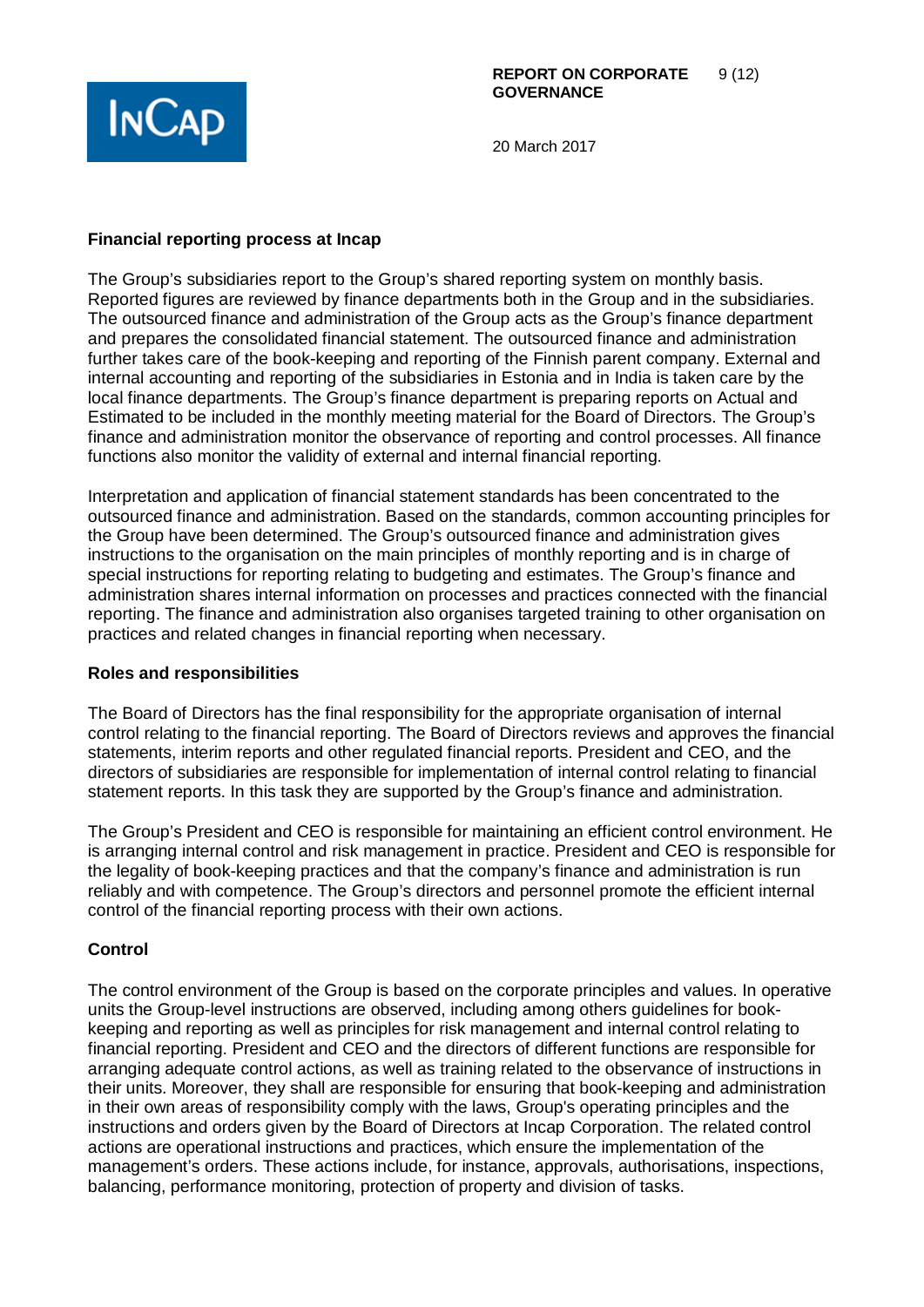

Own operations in the company are monitored continuously also by means of separate evaluations, such as internal audits and audits of the accounts, supplier audits made by customers, as well as external and internal quality audits.

Control of financial reporting is performed by the Board of Directors, the auditors, President and CEO, Group's management team and the Group's finance departments. The monitoring is done continuously, as a part of daily duties or on specific assignment.

The Group aims at integrating control in all daily operations. Efficient internal control presupposes that the duties at job are divided in an appropriate manner and that eventual risky combinations of duties are eliminated. Tools for control are among others the Group-level instructions, checkpoints of financial reporting, instructions for book-keeping and reporting as well as the Group's regular business reviews.

The Group has no specific organisation for internal auditing due to the scope of its business. The internal audit is organised so that the needed audit service is acquired from an external auditing service provider selected by the Group's Board of Directors. The service provider, usually an authorised public accountant, shall be independent, competent and fitted with adequate resources.

#### **Evaluation of risks and control actions**

Evaluation of risks related to the financial reporting is part of the Group's comprehensive system for internal control and risk management: For identifying the risks related to the financial reporting Incap has determined targets for financial reporting. The purpose of the risk evaluation process is to identify and analyse the risks in the financial reporting process as well as to determine the means for managing the risks.

To manage the risks, control actions are set to all levels of the organisation. Especially the personnel in finance and administration have a remarkable role, as the control actions in their responsibility are focusing in a multi-dimensional way to business units and functions of the Group.

> *In the financial period 2016, special focus continued to be on the development and improvement of the estimates for business and cash flow with a new tool for the Group's budgeting and estimating. No internal audits were organised during 2012- 2016 neither with own resources nor with external service.*

## RELATED PARTY TRANSACTIONS

Incap evaluates and monitors transactions concluded between the company and its related parties and ensures that any conflicts of interest are taken into account appropriately in the decisionmaking process of the company. The company will keep a list of parties that are related to the company. The company ensures that it determines and identifies the related parties and respective transactions.

The decision-making procedure applied in connection with related-party transactions is described annually in the Corporate Governance Statement. The related-parthy transactions are reported in the Report of the Board of Directors and in the annexes to the financial statements. Certain related-party transactions are disclosed in accordance with the rules of the Stock Exchange.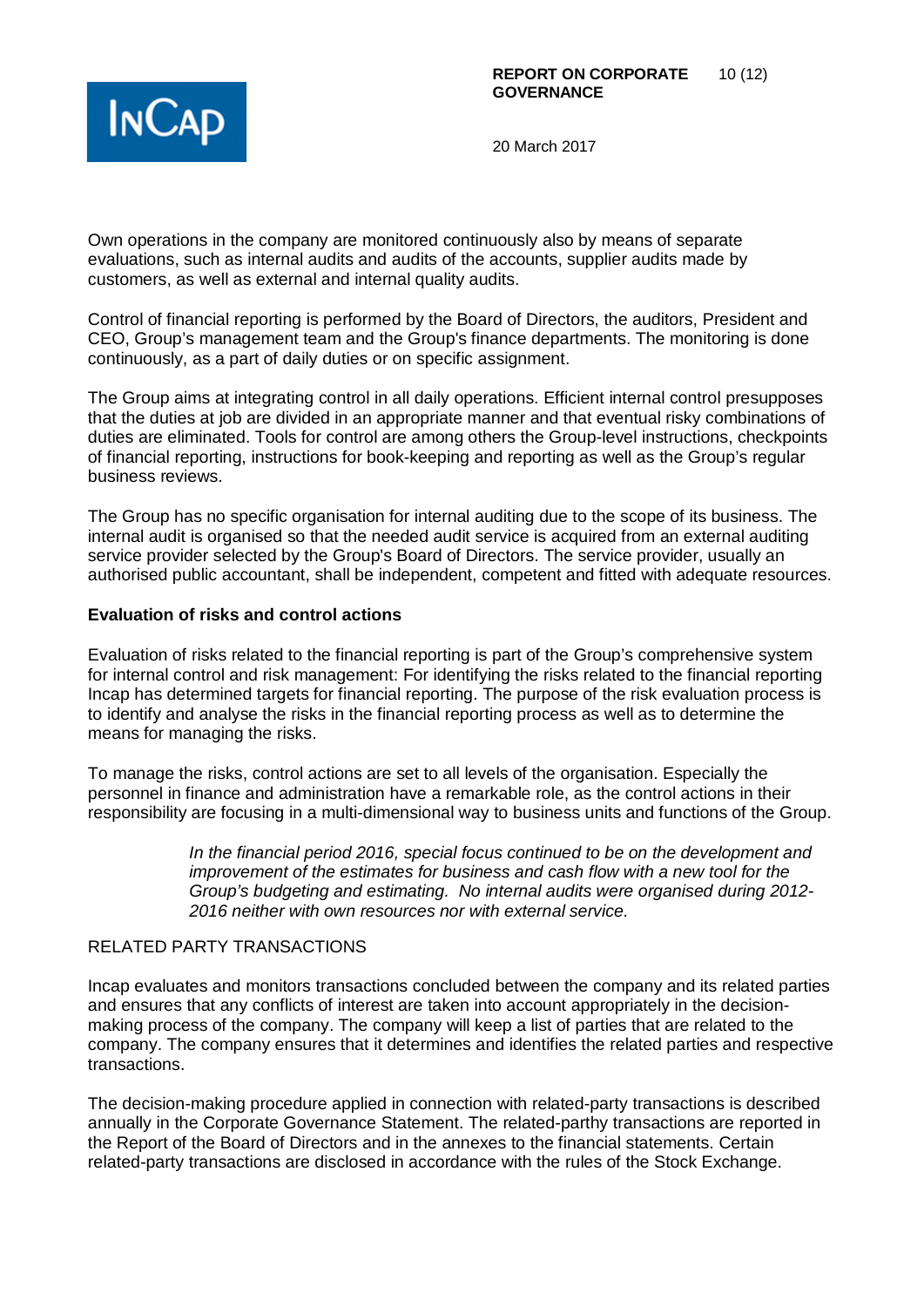

*Incap Corporation does not have related-party transactions that are material to the company or deviate from the company's normal business operations or are not made on market equivalent terms.*

#### INSIDERS

The Incap Group's Guidelines for Insiders comply with the Nasdaq Helsinki Ltd's Guidelines for Insiders, which came into effect on 3 July 2016, and they have been posted on the company's website. The Guidelines for Insiders have been distributed to all insiders and compliance with the Guidelines is supervised by, for example, inspecting the information on and trading by insiders once a year.

Trading by Incap's insiders is forbidden 30 days before the release of an interim report, a half-year report, a financial statement bulletin or any other periodically disclosed financial report. An appropriate time for trading is within 28 days of the publication of an interim report, a half-year report, a financial statement bulletin or any other periodically disclosed financial report, provided that the insider does not at that time possess any other inside information, such as on a project that is under preparation. If an insider wishes to trade outside of this appropriate trading period, he or she must negotiate with the person responsible for insider issues at Incap before placing orders.

The restriction on trading ends when the interim report, the half-year report, the financial statement bulletin or any other periodical financial report is published. Members of the Board of Directors and the Management Team as well as the secretary of the Board of Directors must always turn to the person responsible for insider issues to verify whether it would be appropriate for them to trade in shares before placing orders.

Persons who become insiders due to their involvement in a project are not permitted to trade in Incap shares or warrants while they are project-specific insiders.

Managers at Incap Corporation shall notify all transactions with the share of Incap on their own behalf to the company and to the Financial Supervisory Authority during 3 working days after the transaction. The related party to the manager shall accordingly notify the company and the Financial Supervisory Authority during 3 working days after the transaction on their own behalf. The company shall disclose a release on the transactions of the managers and related parties without delay, however during 3 working days after the transaction at the latest.

Incap maintains an insider register of persons subject to disclosure obligation (members of the Board of Directors and the Management Team) as well as of persons who regularly have access to inside information due to their positions or tasks (secretary to the Board, finance team managers) as well as of other persons who work with the company on the basis of some other agreement and have regular access to the inside information.

Incap further maintains a project-specific insider register on persons to whom the company discloses project-specific inside information.